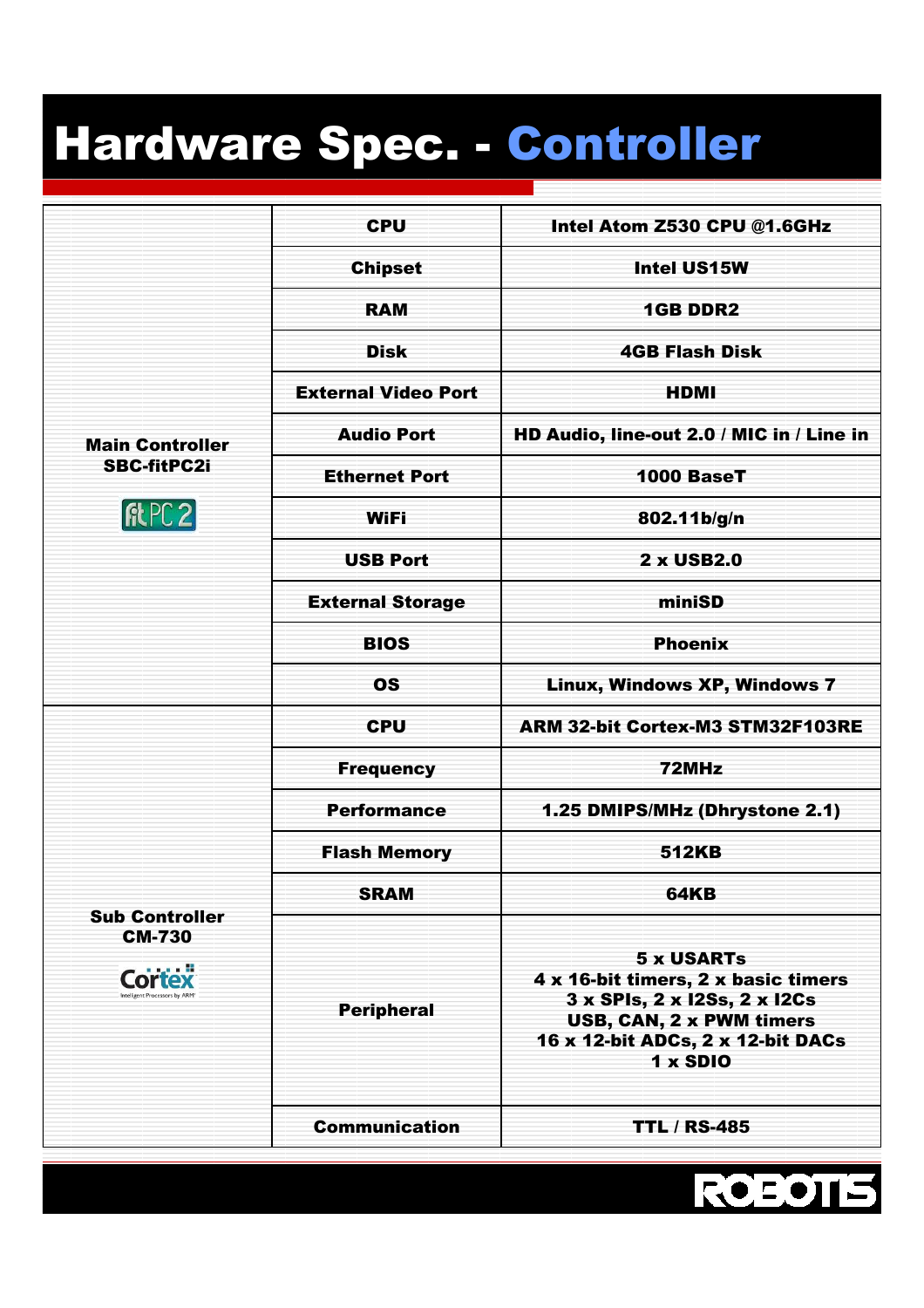## Hardware Spec. - Device

| <b>Actuator</b><br><b>MX-28</b> | <b>Holding Torque</b>    | 24kgf.cm @ 12V                                   |
|---------------------------------|--------------------------|--------------------------------------------------|
|                                 | <b>Speed</b>             | 54RPM @ No Load                                  |
|                                 | <b>Motor</b>             | <b>Maxon Coreless DC Motor</b>                   |
|                                 | <b>Position Sensor</b>   | <b>Absolute Encoder</b>                          |
|                                 | <b>Gear Ratio</b>        | 1:193                                            |
|                                 | <b>Resolution</b>        | $0.088^\circ$                                    |
|                                 | <b>Size</b>              | 35.5mm x 50.8mm x 41.8mm                         |
|                                 | Weight                   | 72g                                              |
|                                 | <b>Network Interface</b> | TTL / Up To 3.0MBPS                              |
|                                 | <b>Feedback</b>          | Position / Speed / Temperature /<br><b>Alarm</b> |
| <b>Sensor</b>                   | <b>Gyroscope</b>         | <b>3-Axis LYPR540AH</b>                          |
|                                 | <b>Accelerometer</b>     | 3-Axis ADXL335                                   |
|                                 | <b>Pressuremeter</b>     | 2 x 4 FSR in Foot                                |
|                                 | <b>Camera</b>            | 2MP HD Logitech C905 Camera                      |
|                                 | <b>Speaker</b>           | 8ohm 1W 1 x MIC in Body                          |
| <b>Sound</b>                    | <b>MIC</b>               | 2 x MIC in Ear / 1 x MIC in Head                 |
| <b>Display</b>                  | <b>Head LED</b>          | 1 x RGB LED                                      |
|                                 | <b>Eye LED</b>           | 1 x RGB LED                                      |
|                                 | <b>Body LED</b>          | 6 x LED, 2 x RGB LED                             |
| <b>Button &amp; Switch</b>      | <b>Body Button</b>       | <b>3 x Push Button</b>                           |
|                                 | <b>Power Switch</b>      | 1 x Toggle Switch                                |
| <b>Power</b>                    | <b>SMPS</b>              | in 100V-240V 50/60Hz / out 12V<br>5000mA         |
|                                 | <b>Battery</b>           | Li-Po 3CELL 11.1V 1000mA                         |
|                                 |                          | ROEOTIS                                          |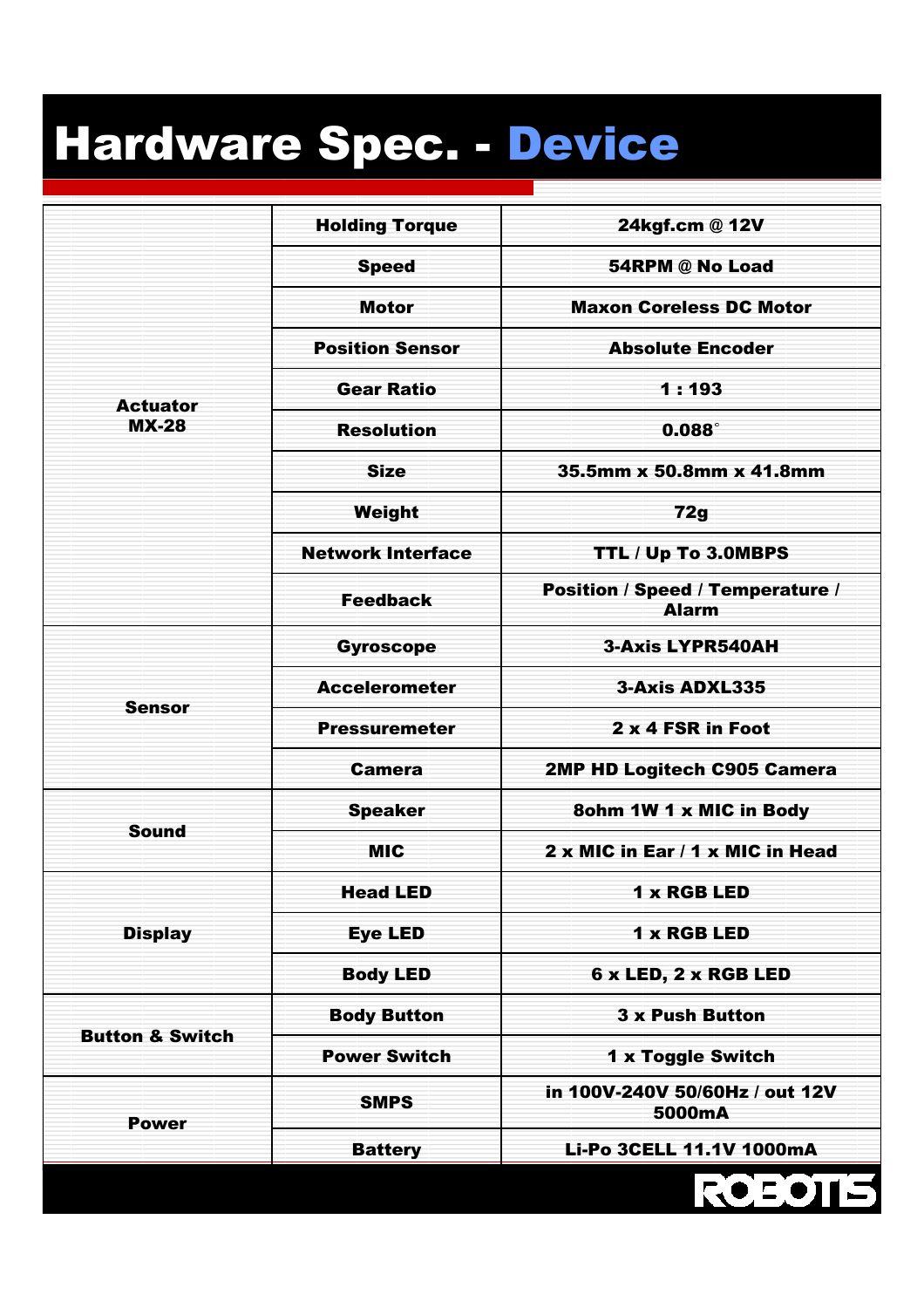## Hardware Spec. - Mechanics

| <b>Dimension</b> | <b>Height</b> | 454mm            |
|------------------|---------------|------------------|
|                  | Foot          | 66mm x 104mm     |
|                  | <b>Leg</b>    | <b>250mm</b>     |
|                  | Arm           | <b>214mm</b>     |
|                  | Weight        | 2.90Kg           |
| <b>DOF</b>       | <b>Head</b>   | 2 DOF            |
|                  | Arm           | 2 x 3 DOF        |
|                  | Leg           | $2 \times 6$ DOF |